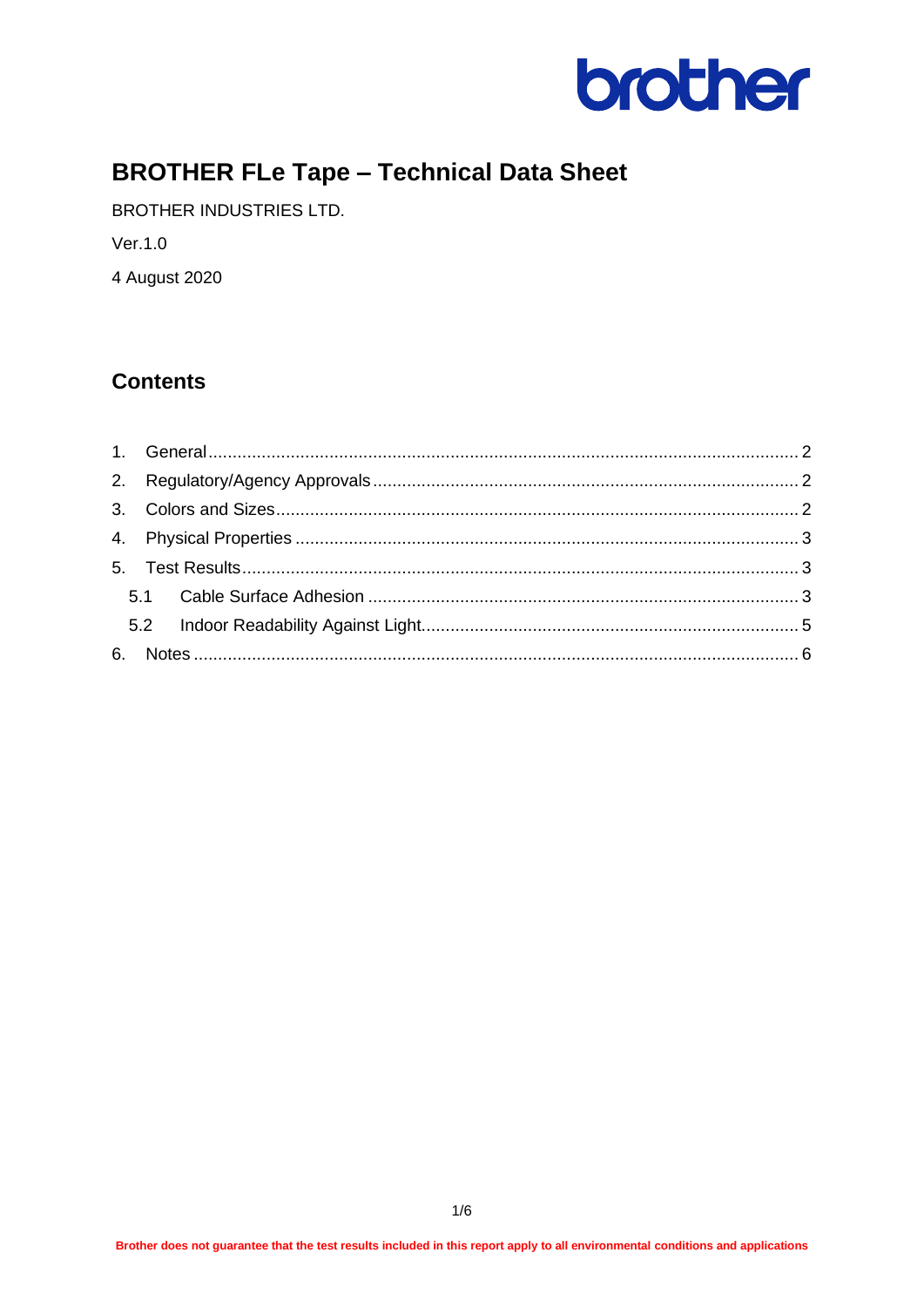

## <span id="page-1-0"></span>**1. General**

| <b>Printing Technology:</b> | <b>Thermal Transfer</b>                      |
|-----------------------------|----------------------------------------------|
| Label Type:                 | Consists of a printable flag part and a non- |
|                             | printable wrapping part                      |
| Application:                | Cable identification (flag type)             |

## <span id="page-1-1"></span>**2. Regulatory/Agency Approvals**

The FLe Tape complies with the regulations for hazardous chemicals described in the EU RoHS directive. For more information, see "BROTHER GROUP GREEN PROCUREMENT STANDARD" at [http://global.brother.](http://global.brother/)

## <span id="page-1-2"></span>**3. Colors and Sizes**

(Size in mm)





**Printable area**

| <b>Cassette Model Number   Print Color  </b> |              |        | <b>Tape Color   Available Widths</b> |
|----------------------------------------------|--------------|--------|--------------------------------------|
| FLe-2511                                     | <b>Black</b> | White  | 24 mm (0.94 in)                      |
| FLe-6511                                     | <b>Black</b> | Yellow | $ 24 \text{ mm}$ (0.94 in)           |
| FLe-7511                                     | <b>Black</b> | Green  | 24 mm (0.94 in)                      |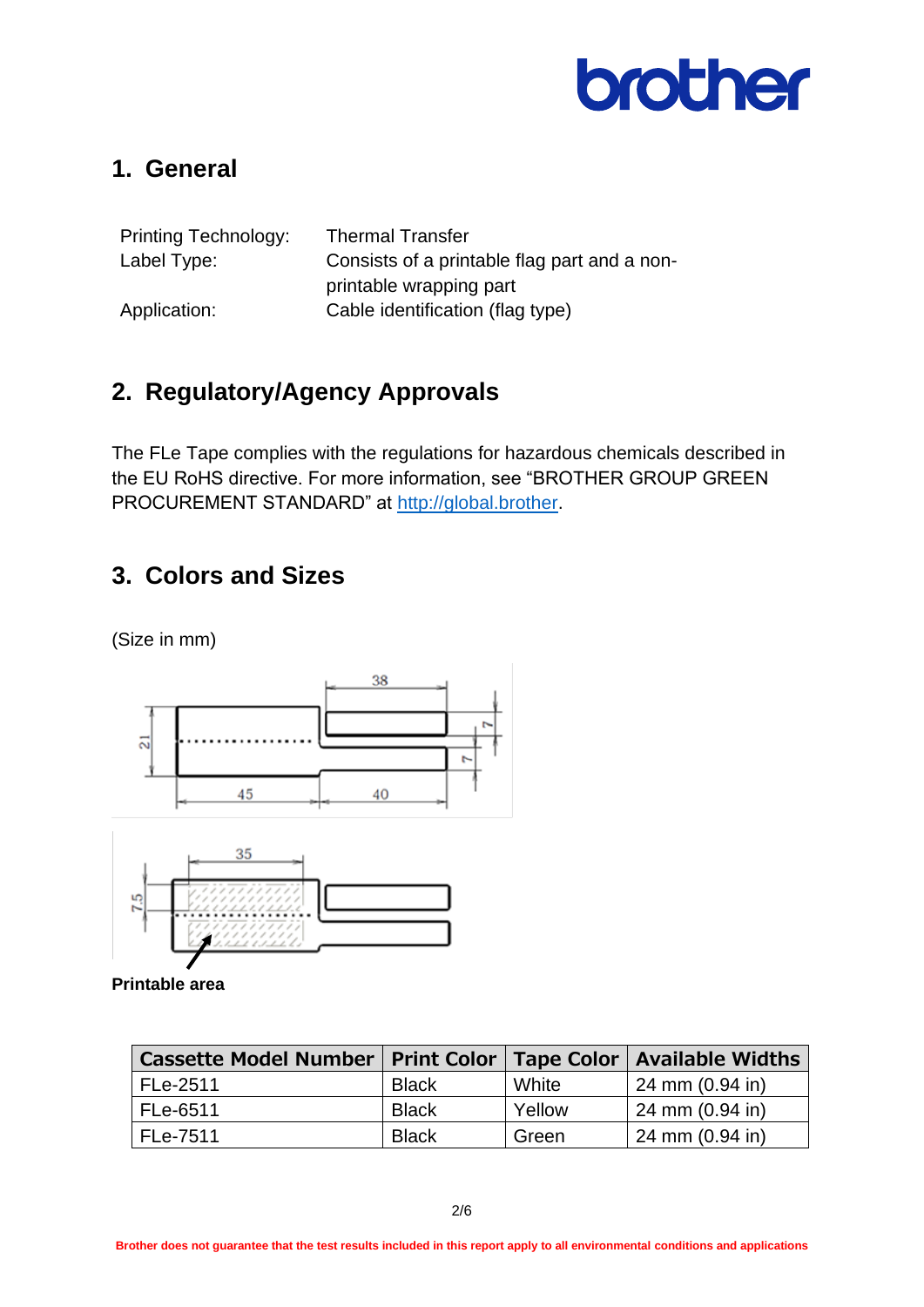

# <span id="page-2-0"></span>**4. Physical Properties**

- Including the backing paper: approximately 96 μm
- Excluding the backing paper: approximately 46 um

# <span id="page-2-1"></span>**5. Test Results**

## <span id="page-2-2"></span>**5.1 Cable Surface Adhesion**

#### Test Method

- 1. Apply the flag label to a polypropylene tube (φ2 mm and φ6 mm). Mark the location on the tube's surface where the label will be applied.
- 2. Measure the amount of dislocation of the label from the mark after leaving the label under the test conditions described below.



#### Test Conditions

- Label size (wrapping part): 7 mm (width)  $\times$  40 mm (length)
- Cassette condition: Three months after production, stored at room temperature (23±2℃)
- Application conditions: Applying the label with a pressure of approximately 200 g/label width
- Environmental conditions:
	- o During application: Exhibit A: Room temperature 35℃, humidity 80% Exhibit B: Room temperature 5 ℃, no humidity control
	- o Storage temperature after application (stored in upright position): Exhibit A: Room temperature 40℃, humidity 80% Exhibit B: Room temperature 5 ℃, no humidity control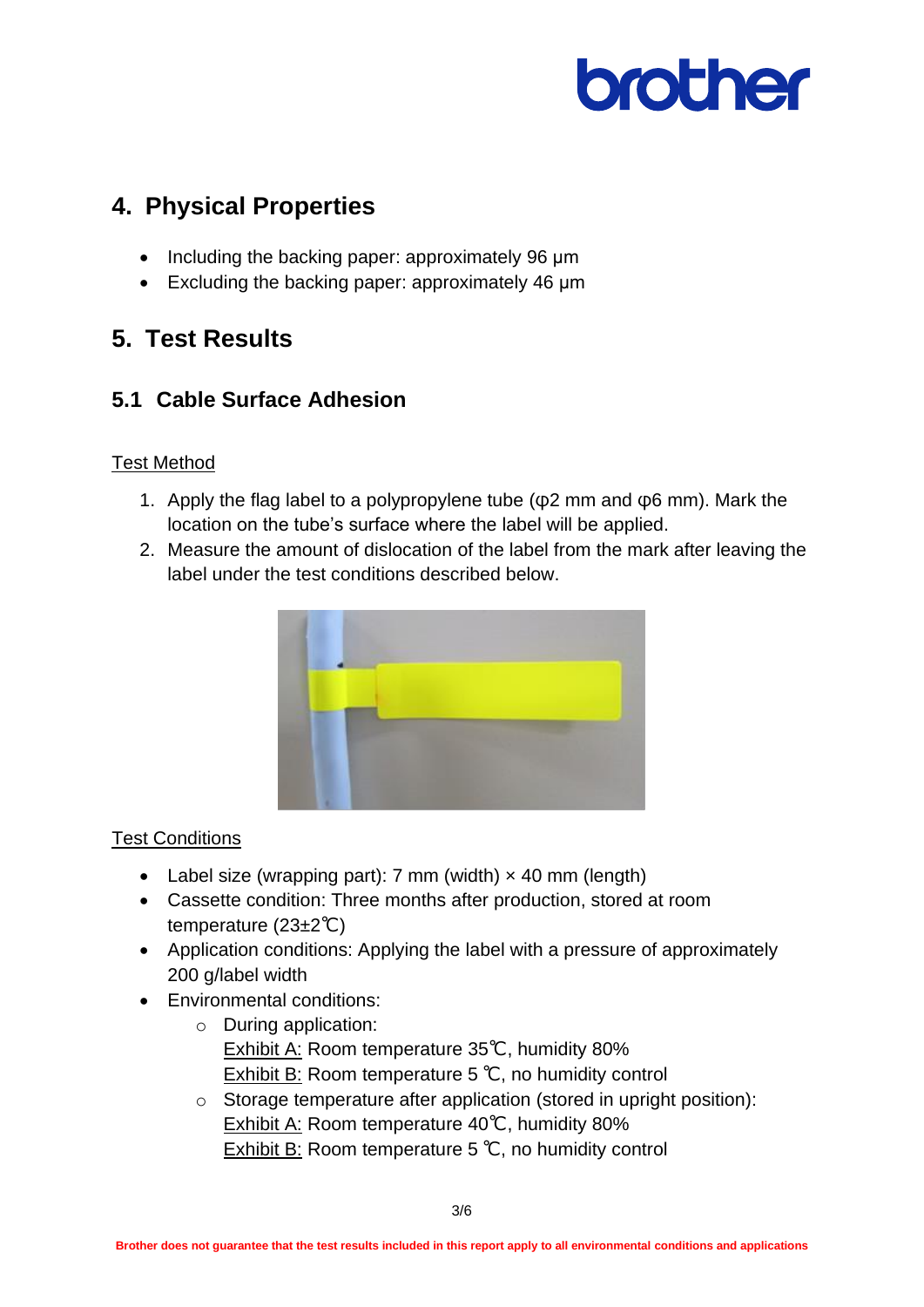

• Measurement method: Standard observation

#### Test Results – Exhibit A

#### ○ No dislocation observed

| <b>Storage</b> | <b>Cable</b> | <b>Immediately</b> | Two          | One          | <b>Three</b>  | <b>Six</b>    | <b>One</b> |
|----------------|--------------|--------------------|--------------|--------------|---------------|---------------|------------|
| Temper         | diameter     | <b>After</b>       | <b>Weeks</b> | <b>Month</b> | <b>Months</b> | <b>Months</b> | Year       |
| ature          | (mm)         | <b>Application</b> |              |              |               |               |            |
| $5^{\circ}$ C  | $\varphi$ 2  | С                  |              |              | O             |               |            |
|                | $\varphi$ 6  | С                  |              | О            | $\circ$       |               |            |
| $40^{\circ}$ C | $\varphi$ 2  | О                  | Ω            |              | $\circ$       | О             | O          |
|                | $\varphi$ 6  | С                  |              |              |               |               |            |

Test Results – Exhibit B

○ No dislocation observed

| <b>Storage</b> | <b>Cable</b> | <b>Immediately</b> | <b>Two</b>   | One          | <b>Three</b>  | <b>Six</b>    | <b>One</b> |
|----------------|--------------|--------------------|--------------|--------------|---------------|---------------|------------|
| <b>Temper</b>  | diameter     | <b>After</b>       | <b>Weeks</b> | <b>Month</b> | <b>Months</b> | <b>Months</b> | Year       |
| ature          | (mm)         | <b>Application</b> |              |              |               |               |            |
| $5^{\circ}$ C  | $\varphi$ 2  | O                  |              | O            | O             |               | O          |
|                | $\varphi$ 6  | $\circ$            |              | Ο            | $\circ$       |               | O          |
| $40^{\circ}$ C | $\varphi$ 2  | $\circ$            |              | O            | $\circ$       |               | О          |
|                | Φ6           | Ω                  |              | O            | ∩             |               | O          |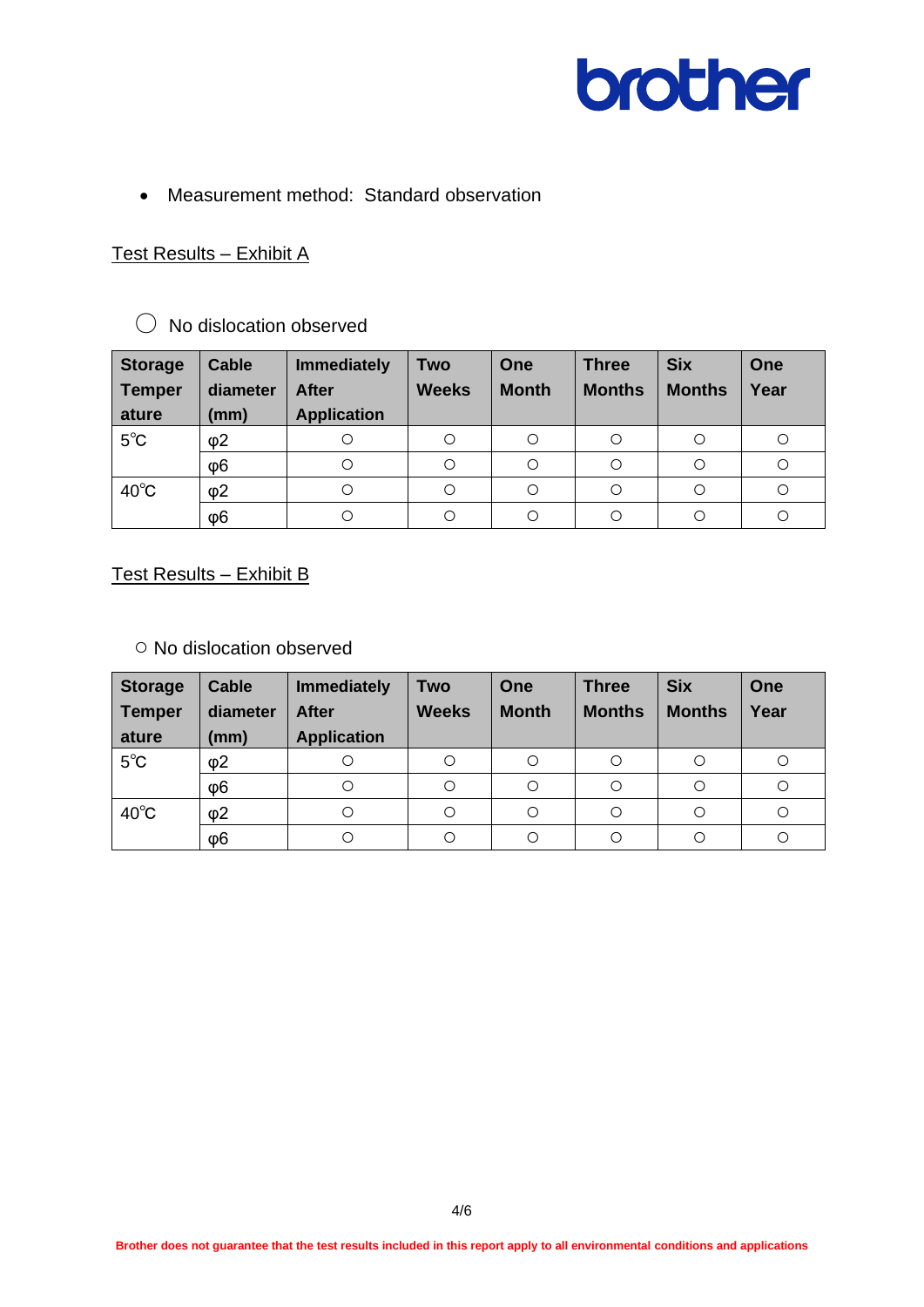

## <span id="page-4-0"></span>**5.2 Readability After Exposure To Light**

#### Test Method

Expose the printed contents to light and evaluate their readability after 118 hours, 236 hours, and 472 hours.

#### **Test Conditions**

- Cassette condition: Three months after production, stored at room temperature (23±2℃)
- Environmental conditions during application: Room temperature 23±2℃, humidity 50±10%
- Exposure to light: illuminance 50,000 lux, distance 250 mm
- Readable and not peeling off

|          | <b>118 Hours</b> | 236 Hours | 472 Hours |
|----------|------------------|-----------|-----------|
| FLe-2511 |                  |           |           |
| FLe-6511 |                  |           |           |
| FLe-7511 |                  |           |           |